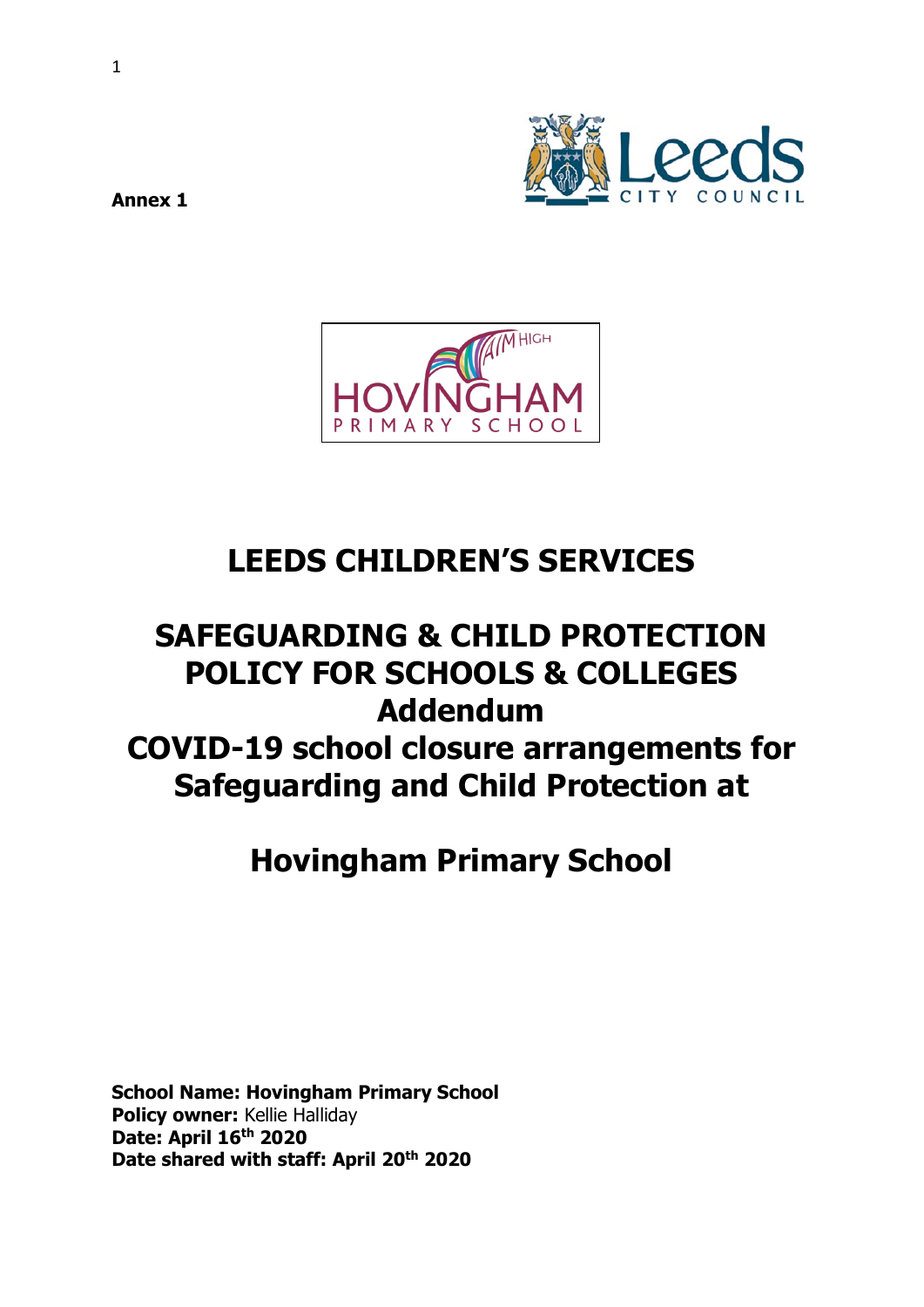| 1.  |                                                                                                |
|-----|------------------------------------------------------------------------------------------------|
| 2.  |                                                                                                |
| 3.  |                                                                                                |
| 4.  |                                                                                                |
| 5.  |                                                                                                |
| 6.  |                                                                                                |
| 7.  |                                                                                                |
| 8.  |                                                                                                |
| 9.  |                                                                                                |
| 10. |                                                                                                |
| 11. |                                                                                                |
| 12. |                                                                                                |
| 13. |                                                                                                |
| 14. |                                                                                                |
| 15. |                                                                                                |
|     | 16. Staff who bring their own children into school due to a lack of suitable alternative<br>13 |
|     |                                                                                                |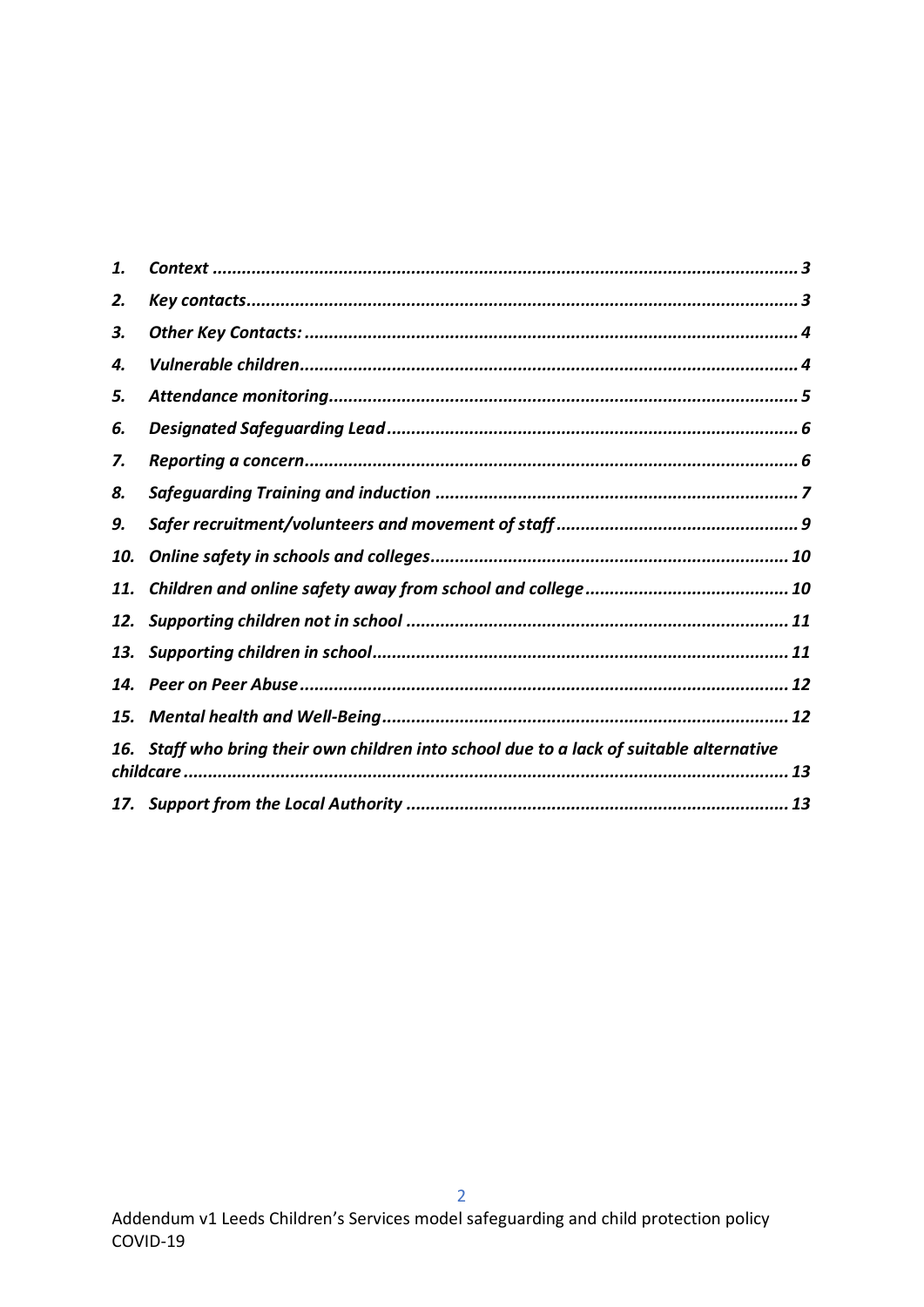#### <span id="page-2-0"></span>**1. Context**

From 20<sup>th</sup> March 2020 parents were asked to keep their children at home, wherever possible, and for schools to remain open only for those children of workers critical to the COVID-19 response who absolutely need to attend and children who are vulnerable and cannot be safely cared for at home.

It is the responsibility of the host school for safeguarding and child protection for all pupils who are attending regardless of whether they are on roll at that school.

All staff working in schools should understand their specific roles in the safeguarding of children.

This addendum of the Hovingham Primary School Safeguarding and Child Protection policy contains details of our individual safeguarding arrangements in the following areas:

#### <span id="page-2-1"></span>**2. Key contacts**

| <b>Role</b>                                  | <b>Name</b>                   | <b>Contact</b><br>number | <b>Email</b>                    |
|----------------------------------------------|-------------------------------|--------------------------|---------------------------------|
| Designated<br>Safeguarding<br>Lead           | Kellie<br>Halliday            | 07565659784              | Kellie.halliday@hovingham.org   |
| Deputy<br>Designated<br>Safeguarding<br>Lead | Angela<br>Mcloughlin          |                          | Angela.mcloughlin@hovingham.org |
| Safeguarding<br><b>Officer</b>               | <b>Alex Hirst</b>             |                          | Alex.hirst@hovingham.org        |
| Safeguarding<br>Officer                      | Kim<br>Andrews                |                          | Kim.andrews@hovingham.org       |
| Headteacher                                  | <b>Kellie</b><br>Halliday     | 07565659784              | Kellie.halliday@hovingham.org   |
| Chair of<br>Governors                        | Sally Blunt                   |                          | sally.blunt@ntlworld.com        |
| Safeguarding<br>Governor /<br>Trustee        | Sam<br>Saxby-<br><b>Brown</b> |                          | saxbybrown@outlook.com          |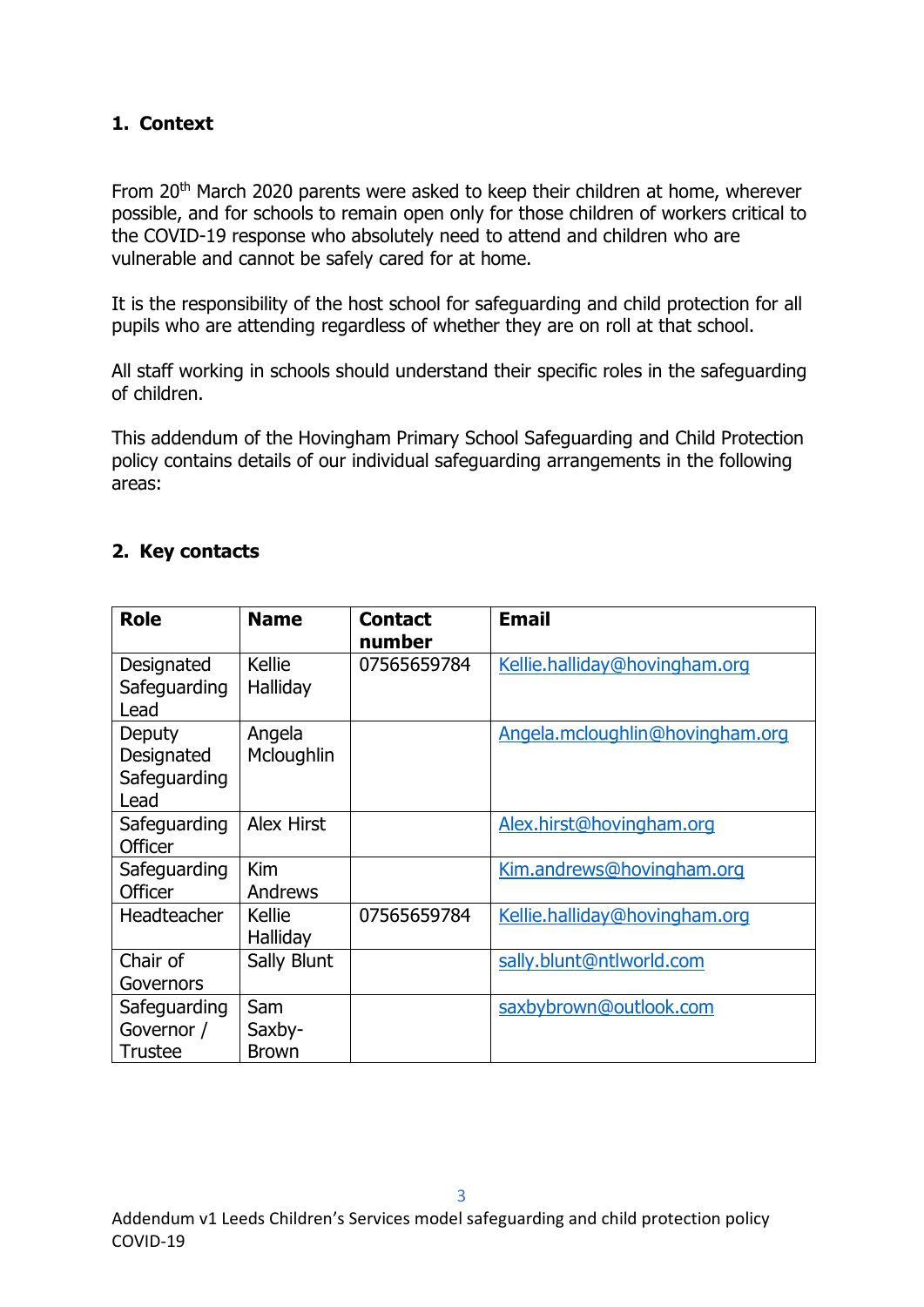#### <span id="page-3-0"></span>**3. Other Key Contacts:**

| <b>Children's Services Education Safeguarding Team</b><br><b>Email: estconsultation@leeds.gov.uk</b> | 0113 3789685 |
|------------------------------------------------------------------------------------------------------|--------------|
| Children's social work service duty and advice team<br>Email: childscreening@leeds.gov.uk            | 0113 3760336 |
| <b>Emergency Duty Team (Out of hours)</b><br>Email: childrensEDT@leeds.gov.uk                        | 0113 5350600 |
| <b>Prevent Team</b><br>Email: prevent@leeds.gov.uk                                                   | 0113 5350810 |
| <b>LADO service</b><br>Email: lado@leeds.gov.uk                                                      | 0113 3789687 |
| <b>Leeds Schools Crisis line</b>                                                                     | 0113 3783645 |
| <b>2gether Cluster</b><br>Email: lucy.hart@leeds.gov.uk                                              | 0113 5351440 |

#### <span id="page-3-1"></span>**4. Vulnerable children**

Vulnerable children include those who have a social worker and those children and young people up to the age of 25 with education, health and care (EHC) plans and children and families with early help plans.

Those who have a social worker include children who have a Child Protection Plan and those who are looked after by the Local Authority. A child may also be deemed to be vulnerable if they have been assessed as being in need or otherwise meet the definition in section 17 of the Children Act 1989.

Those with an EHC plan will be risk-assessed in consultation with the SENCO and parents, to decide whether they need to continue to be offered a school or college place in order to meet their needs, or whether they can safely have their needs met at home. This could include, if necessary, carers, therapists or clinicians visiting the home to provide any essential services. Many children and young people with EHC plans can safely remain at home.

Eligibility for free school meals in and of itself should not be the determining factor in assessing vulnerability.

Senior leaders, especially the Designated Safeguarding Lead (and deputy) know who our most vulnerable children are. They have the flexibility to offer a place to those on the edge of receiving children's social care support.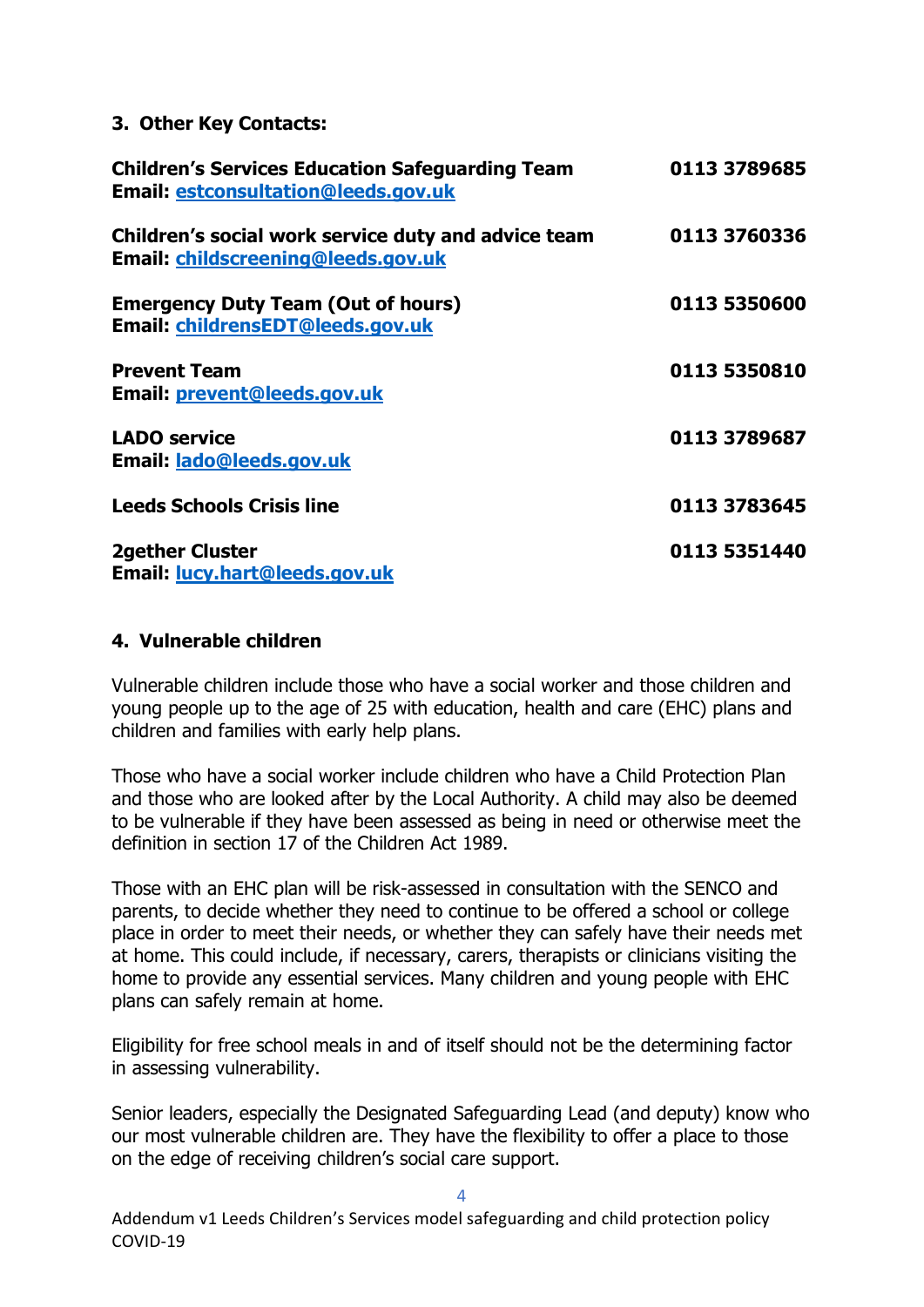Hovingham Primary School will continue to work with and support children's social workers to help protect vulnerable children. This includes working with and supporting children's social workers and the local authority virtual school head (VSH) for looked-after and previously looked-after children. The lead person for this will be: Angela Mcloughlin

The offer to attend school is extended to all identified vulnerable children who have a social worker, so long as they do not have underlying health conditions that put them at increased risk. In circumstances where a parent does not want to bring their child to an education setting, and their child is considered vulnerable, the social worker and Hovingham Primary School will explore the reasons for this directly with the parent and this will be recorded.

Where parents are concerned about the risk of the child contracting COVID19, Hovingham Primary School or the social worker will talk through these anxieties with the parent/carer following the advice set out by Public Health England.

Hovingham Primary School will encourage our vulnerable children and young people to attend a school, including remotely if needed.

#### <span id="page-4-0"></span>**5. Attendance monitoring**

Local authorities and education settings do not need to complete their usual day-today attendance processes to follow up on non-attendance.

If Hovingham Primary School has any children in attendance (e.g. because they are vulnerable or their parent(s) / carers are critical workers) we will submit the daily attendance sheet to the DfE by 12 noon -

[https://www.gov.uk/government/publications/coronavirus-covid-19-attendance](https://www.gov.uk/government/publications/coronavirus-covid-19-attendance-recording-for-educational-settings)[recording-for-educational-settings](https://www.gov.uk/government/publications/coronavirus-covid-19-attendance-recording-for-educational-settings)

If the school has closed, we will complete the return once as requested by the DfE.

Hovingham Primary School and social workers will agree with parents/carers whether children in need should be attending school – Hovingham Primary School will then follow up on any pupil that they were expecting to attend, who does not. Hovingham Primary School will also follow up with any parent or carer who has arranged care for their child(ren) and the child(ren) subsequently do not attend.

To support the above, Hovingham Primary School will, when communicating with parents/carers and carers, confirm emergency contact numbers are correct and ask for any additional emergency contact numbers where they are available.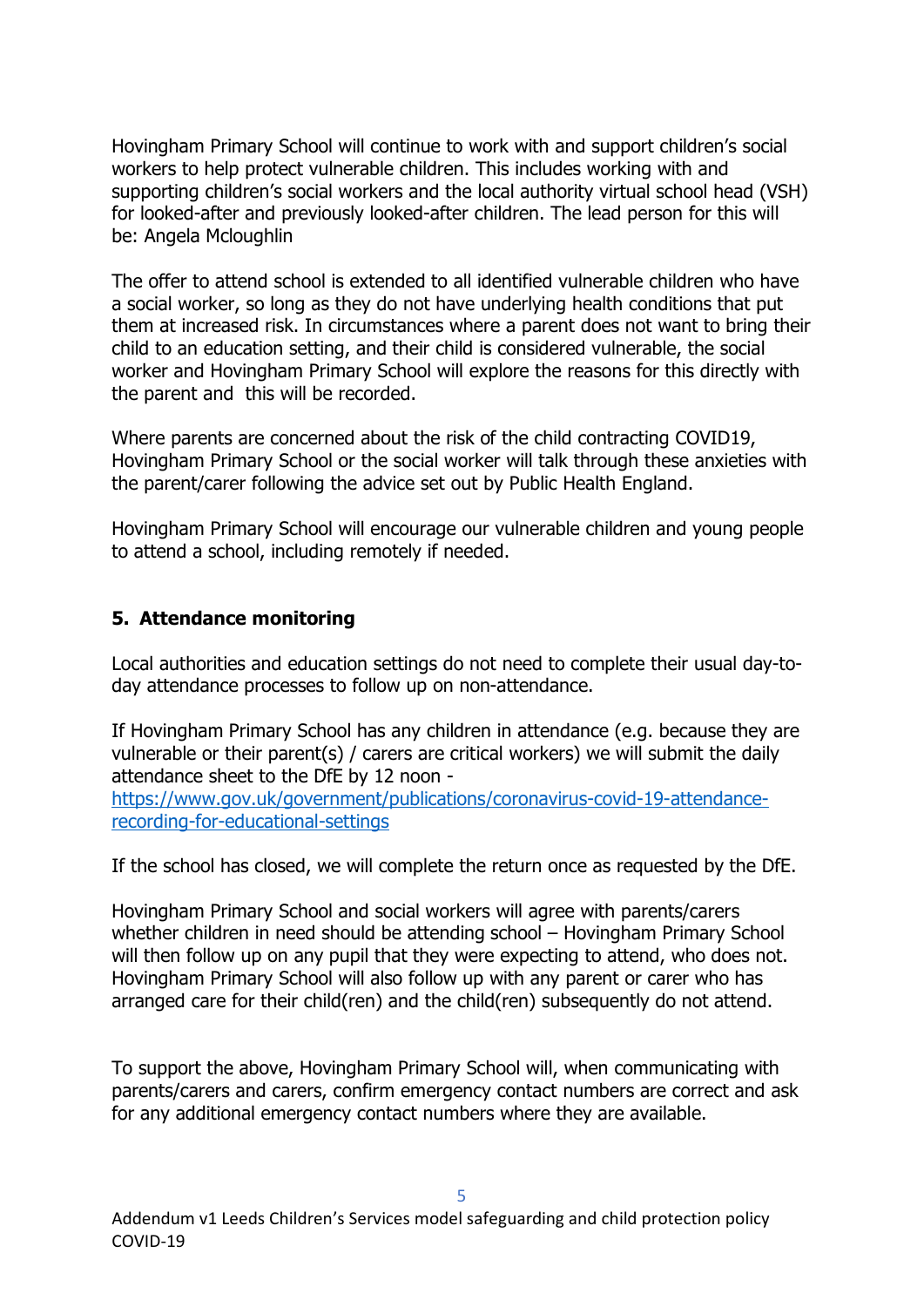In all circumstances where a vulnerable child does not take up their place at school, or discontinues, Hovingham Primary School will notify their social worker.

#### <span id="page-5-0"></span>**6. Designated Safeguarding Lead**

Hovingham Primary School has a Designated Safeguarding Lead (DSL) and a Deputy DSL.

The Designated Safeguarding Lead is: Kellie Halliday

The Deputy Designated Safeguarding Lead is: Angela Mcloughlin

The optimal scenario is to have a trained DSL (or deputy) available on site. Where this is not the case a trained DSL (or deputy) will be available to be contacted via phone or online video - for example when working from home.

Where a trained DSL (or deputy) is not on site, in addition to the above, a senior leader will assume responsibility for co-ordinating safeguarding on site.

This might include updating and managing access to child protection records both offline or online management system, and liaising with the offsite DSL (or deputy) and as required liaising with children's social workers where they require access to children in need and/or to carry out statutory assessments at the school or college.

It is important that all Hovingham Primary School staff and volunteers have access to a trained DSL (or deputy). On each day, the staff on site will be made aware of who that person is and how to contact them. All onsite staff should be made aware of the children's services education safeguarding team consultation line number (0113 3789685) should a DSL be unavailable and they require safeguarding advice.

The DSL will continue to engage with social workers, and attend all multi-agency meetings, which can be done remotely.

The senior DSL will ensure that operational staff with designated safeguarding responsibilities, access regular supervision, which can be undertaken remotely through electronic communications (e.g. skype, mobile communications etc..)

### <span id="page-5-1"></span>**7. Reporting a concern**

Where staff have a concern about a child, they should continue to follow the process outlined in the school Safeguarding Policy. This includes making a report and formally recording concerns via the school's electronic safeguarding systems, (e.g. CPOMS) which can be done remotely. Or secure email systems with completed cause for concern forms attached.

Staff are reminded of the need to report any concern immediately and without delay.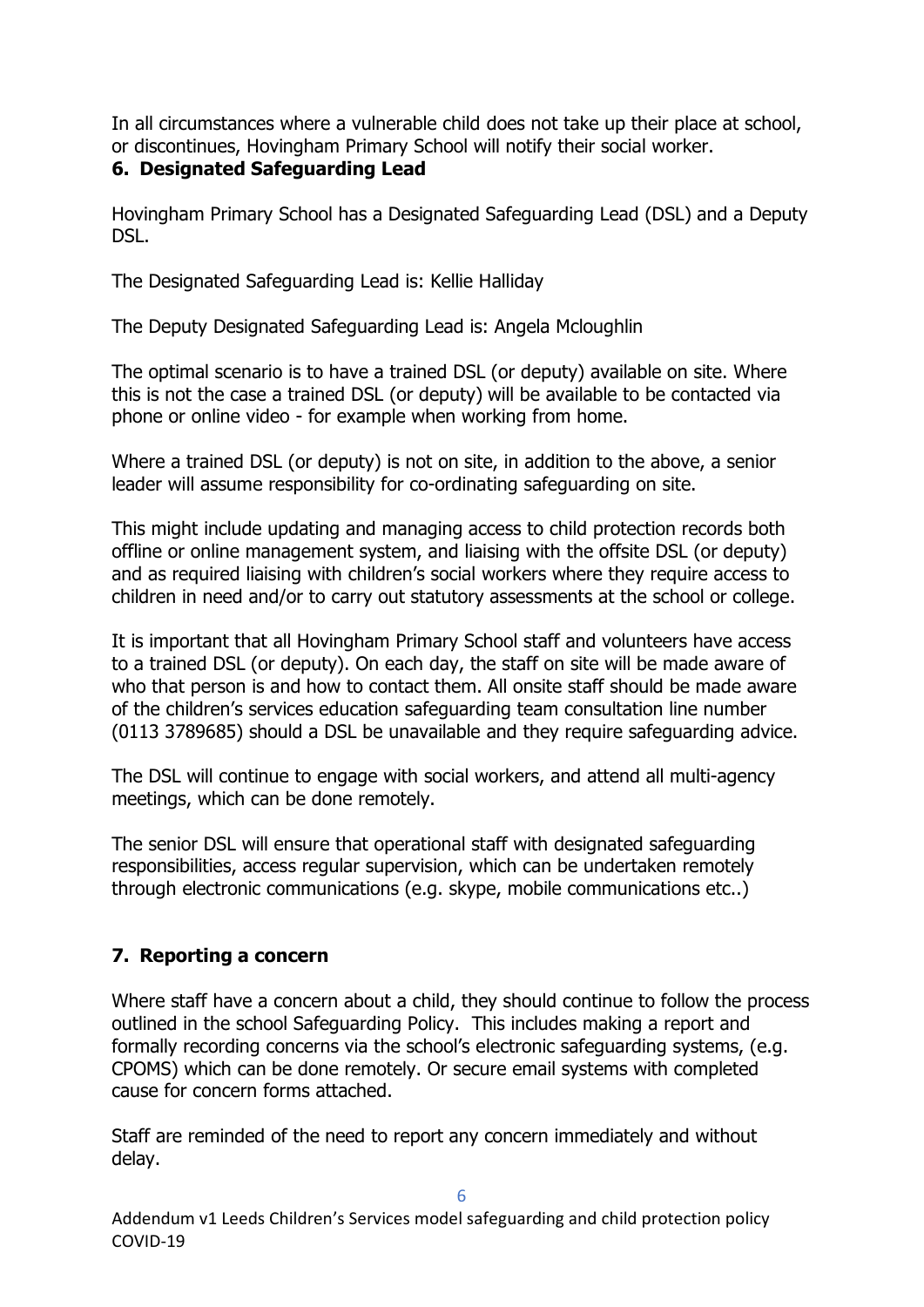Where staff are concerned about an adult working with children in the school, they should contact their Headteacher (Kellie Halliday, 07565659784 and [kellie.halliday@hovingham.org\)](mailto:kellie.halliday@hovingham.org). If there is a requirement to make a notification to the headteacher whilst away from school, this should be done verbally and followed up with an email to the headteacher.

Concerns around the Headteacher should be directed to the Chair of Governors: Sally Blunt [\(sally.blunt@ntlworld.com\)](mailto:sally.blunt@ntlworld.com)

All staff must follow Part 4 of Keeping Children Safe in Education (2019) and the local authority model safeguarding model child protection policy (section 10.2) guidance for managing allegations against staff. The case manager must use the local authority designated officer (LADO) notification form (see Appendix 13 of local authority model safeguarding model child protection policy) in order to assess the level of concern. As part of this initial consideration, the case manager should consult with their school's HR Advisor/provider/contact. The completed LADO notification form must be sent to [lado@leeds.gov.uk](mailto:lado@leeds.gov.uk) within one working day of the allegation being made.

The education safeguarding team manager (Raminder Aujla [raminder.aujla@leeds.gov.uk](mailto:raminder.aujla@leeds.gov.uk) ) will continue to offer support in the process of managing allegations.

#### <span id="page-6-0"></span>**8. Safeguarding Training and induction**

DSL training is very unlikely to take place unlikely to take place whilst there remains a threat of the COVID 19 virus.

For the period COVID-19 measures are in place, a DSL (or deputy) who has been trained will continue to be classed as a trained DSL (or deputy) even if they miss their refresher training.

All existing school staff have had safeguarding training and have read part 1 of Keeping Children Safe in Education (2019). The DSL should communicate with staff any new local arrangements, so they know what to do if they are worried about a child.

Where new staff are recruited, or new volunteers enter Hovingham Primary School, they will continue to be provided with a safeguarding induction.

Upon arrival, they will be given a copy of the receiving setting's safeguarding and child protection policy, guidance for safer working practice for staff working in educational settings, online safety policy including acceptable use and confirmation of local processes and confirmation of DSL arrangements.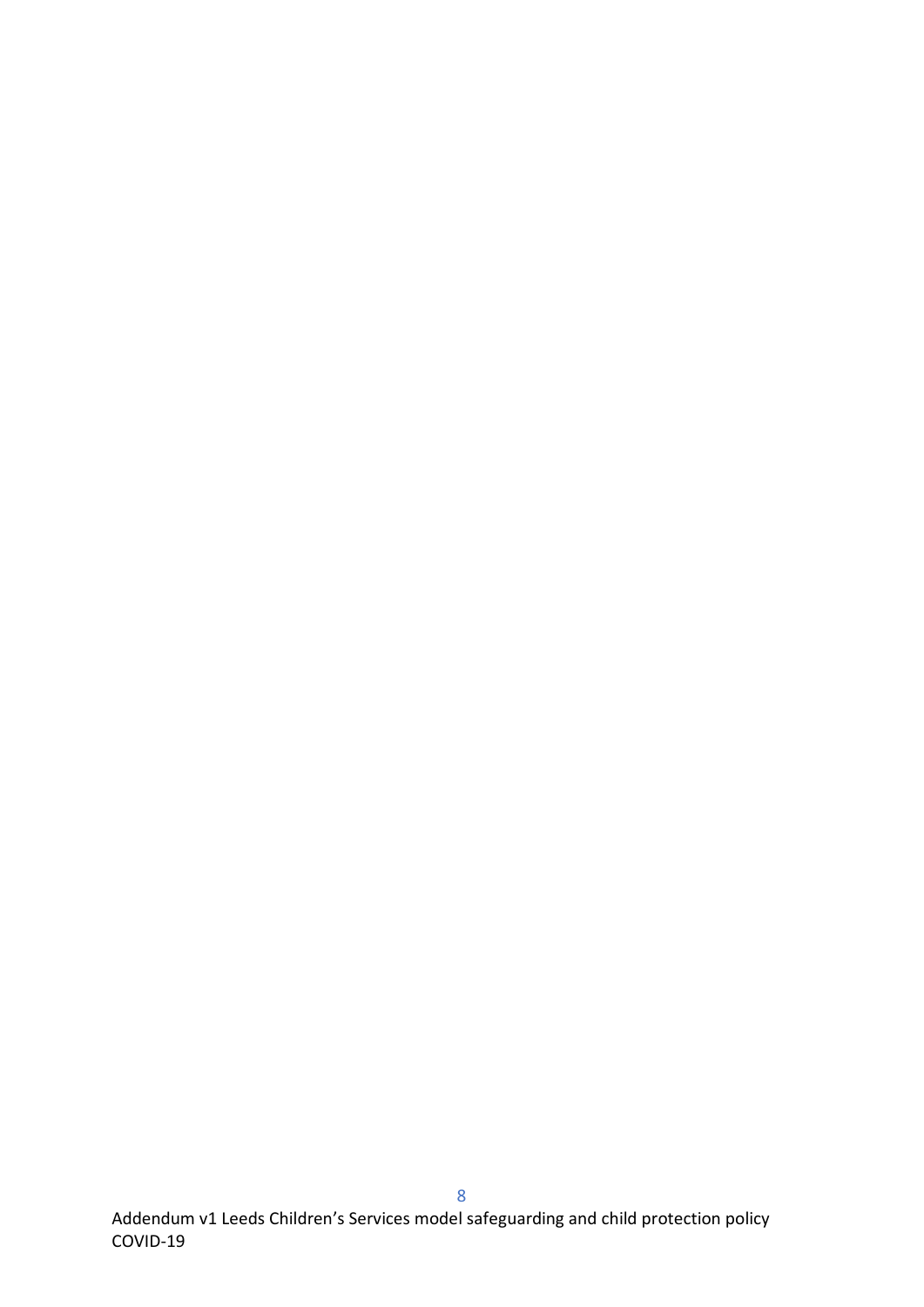#### <span id="page-8-0"></span>**9. Safer recruitment/volunteers and movement of staff**

It remains essential that people who are unsuitable are not allowed to enter the children's workforce or gain access to children. When recruiting new staff, Hovingham Primary School will continue to follow the relevant safer recruitment processes for their setting, including, as appropriate, relevant sections in part 3 of Keeping Children Safe in Education (2019) (KCSIE).

In response to COVID-19, the Disclosure and Barring Service (DBS) has made changes to its guidance on standard and enhanced DBS ID checking to minimise the need for face-to-face contact. [https://www.gov.uk/government/news/covid-19](https://www.gov.uk/government/news/covid-19-changes-to-dbs-id-checking-guidelines) [changes-to-dbs-id-checking-guidelines](https://www.gov.uk/government/news/covid-19-changes-to-dbs-id-checking-guidelines)

If staff are deployed from another education or children's workforce setting to our school, we will take into account the DfE supplementary guidance on safeguarding children during the COVID-19 pandemic and will accept portability as long as the current employer confirms in writing that:

- the individual has been subject to an enhanced DBS and children's barred list check
- there are no known concerns about the individual's suitability to work with children
- there is no ongoing disciplinary investigation relating to that individual

Where Hovingham Primary School are utilising volunteers, we will continue to follow the checking and risk assessment process as set out in paragraphs 167 to 172 of KCSIE. Under no circumstances will a volunteer who has not been checked be left unsupervised or allowed to work in regulated activity.

Hovingham Primary School will continue to follow the legal duty to refer to the DBS anyone who has harmed or poses a risk of harm to a child or vulnerable adult. Full details can be found at paragraph 163 of KCSIE.

Hovingham Primary School will continue to consider and make referrals to the Teaching Regulation Agency (TRA) as per paragraph 166 of KCSIE and the TRA's 'Teacher misconduct advice for making a referral.

During the COVID-19 period all referrals should be made by emailing [Misconduct.Teacher@education.gov.uk](mailto:Misconduct.Teacher@education.gov.uk)

Whilst acknowledging the challenge of the current National emergency, it is essential from a safeguarding perspective that any school is aware, on any given day, which staff/volunteers will be in the school or college, and that appropriate checks have

9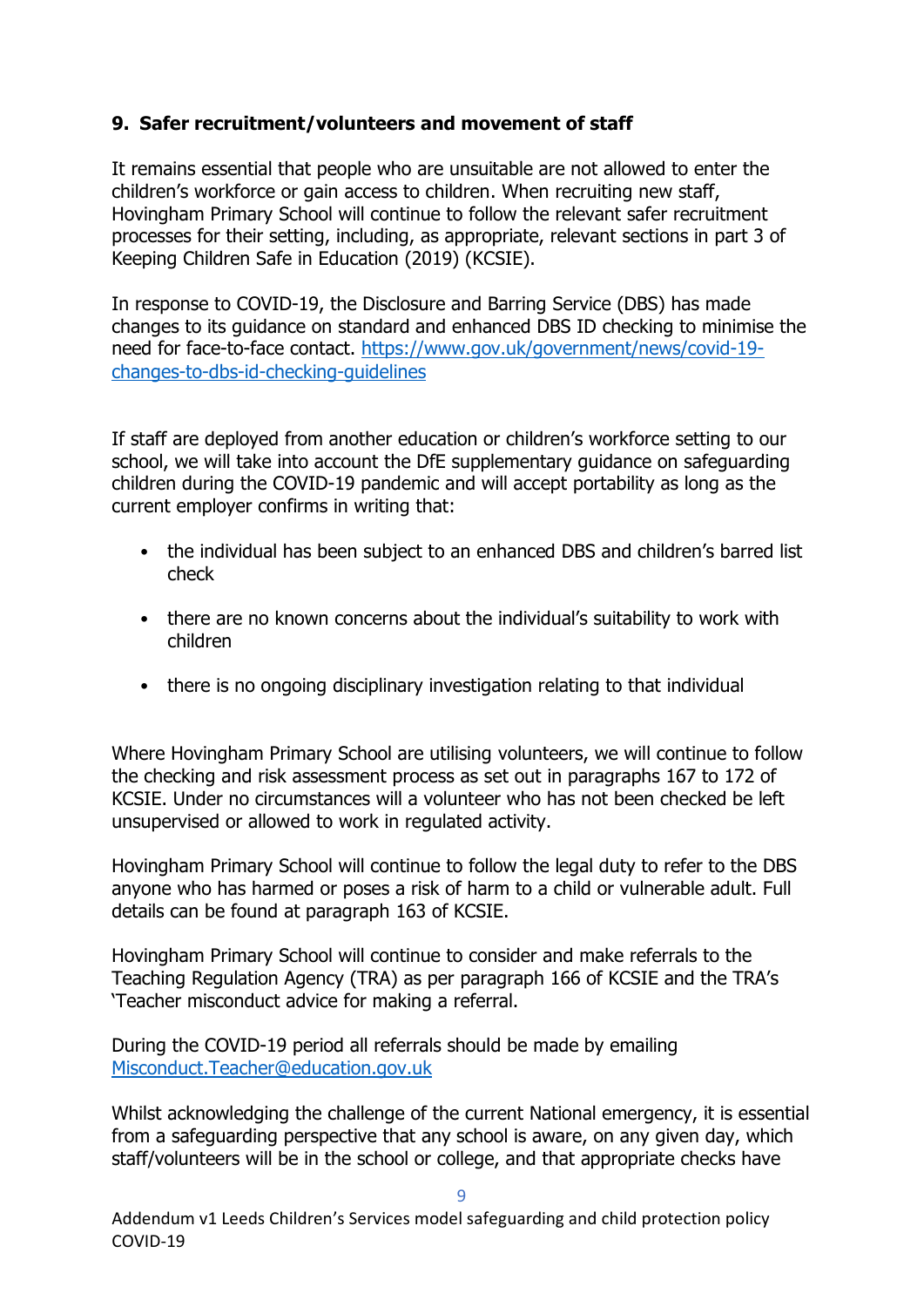been carried out, especially for anyone engaging in regulated activity. As such, Hovingham Primary School will continue to keep the single central record (SCR) up to date as outlined in paragraphs 148 to 156 in KCSIE.

#### <span id="page-9-0"></span>**10. Online safety in schools and colleges**

Hovingham Primary School will continue to provide a safe environment, including online. This includes the use of an online filtering system.

Where students are using computers in school, appropriate supervision will be in place.

#### <span id="page-9-1"></span>**11. Children and online safety away from school and college**

It is important that all staff who interact with children, including online, continue to look out for signs a child may be at risk. Any such concerns should be dealt with as per the Child Protection Policy and where appropriate referrals should still be made to children's social care and as required, the police.

Online teaching should follow the same principles as set out in the Guidance for safer working practice for those working with children and young people in education settings (National Safer Recruitment Consortium May 2019).

Hovingham Primary School will ensure any use of online learning tools and systems is in line with privacy and data protection/GDPR requirements.

Below are some things to consider when delivering virtual lessons, especially where webcams are involved:

- No 1:1s, groups only. In cases where 1:1 tuition is essential, staff must seek formal written agreement from a senior manager and the pupil's parent.
- Staff and children must wear suitable clothing, as should anyone else in the household.
- Any computers used should be in appropriate areas, for example, not in bedrooms; staff need to be mindful that backgrounds do not compromise personal confidentiality or breach the guiding principles of safer working practice guidance for staff working in educational settings.
- The live class should be recorded so that if any issues were to arise, the video can be reviewed.
- Live classes should be kept to a reasonable length of time, or the streaming may prevent the family 'getting on' with their day.
- Language must be professional and appropriate, including any family members in the background.
- Staff must only use platforms specified by senior managers and approved by our IT network manager / provider to communicate with pupils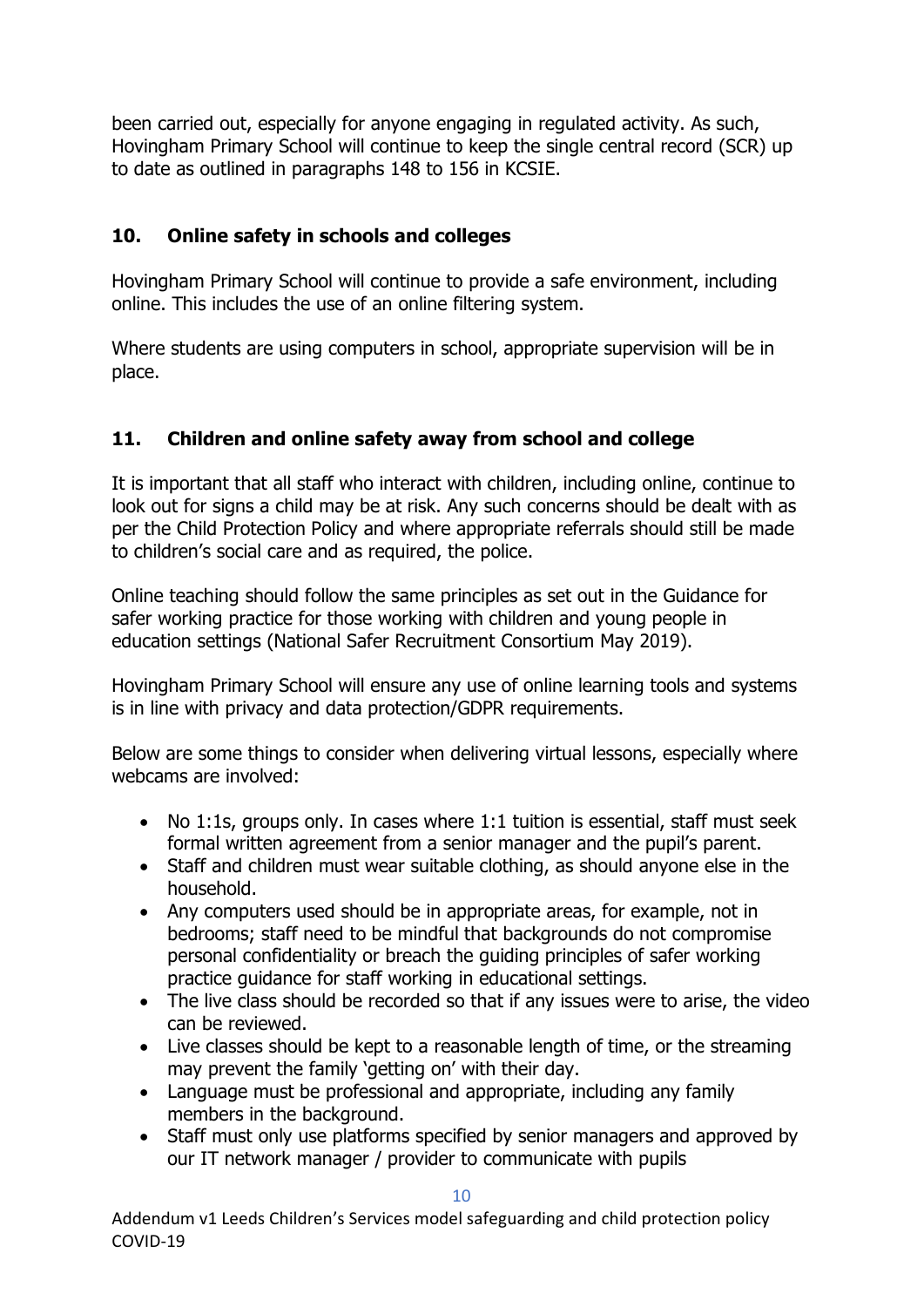However, this has not been agreed by Kellie Halliday as practice.

### <span id="page-10-0"></span>**12. Supporting children not in school**

Hovingham Primary School is committed to ensuring the safety and wellbeing of all its Children and Young people.

Where the DSL has identified a child to be on the edge of social care support, or who would normally receive pastoral-type support in school, they should ensure that a robust communication plan is in place for that child or young person.

Details of this plan must be recorded, as should a record of contact have made.

The communication plans can include: remote contact, phone contact, door-step visits. Other individualised contact methods should be considered and recorded.

Hovingham Primary School and its DSL will work closely with all stakeholders to maximise the effectiveness of any communication plan.

This plan must be reviewed regularly and where concerns arise, the DSL will consider any referrals as appropriate.

The school will share safeguarding messages on its website and social media pages.

Hovingham Primary School recognises that school is a protective factor for children and young people, and the current circumstances, can affect the mental health of pupils and their parents/carers. Teachers at Hovingham Primary School need to be aware of this in setting expectations of pupils' work where they are at home.

#### <span id="page-10-1"></span>**13. Supporting children in school – if deemed appropriate by Head teacher.**

Hovingham Primary School is committed to ensuring the safety and wellbeing of all its students.

Hovingham Primary School will continue to be a safe space for all children to attend and flourish. The Headteacher will ensure that appropriate staff are on site and staff to pupil ratio numbers are appropriate, to maximise safety.

Hovingham Primary School will refer to the Government guidance for education and childcare settings on how to implement social distancing and continue to follow the advice from Public Health England on handwashing and other measures to limit the risk of spread of COVID19.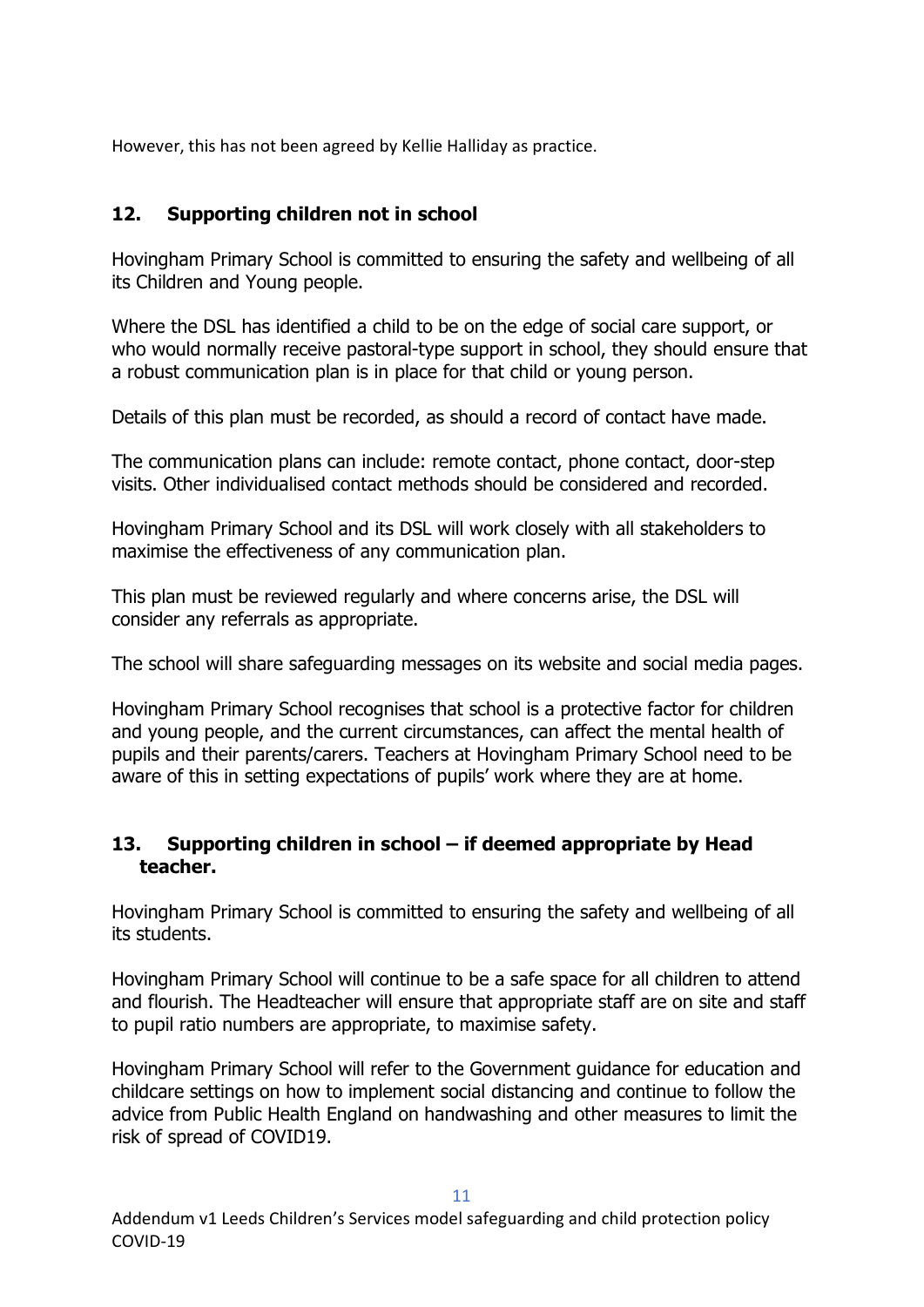Hovingham Primary School will ensure that where we care for children of critical workers and vulnerable children on site, we ensure appropriate support is in place for them.

Where Hovingham Primary School has concerns about the impact of staff absence – such as our Designated Safeguarding Lead or first aiders – we will discuss them immediately with the local authority education safeguarding team and/or health and safety team.

#### <span id="page-11-0"></span>**14. Peer on Peer Abuse**

Hovingham Primary School recognises that during the closure a revised process may be required for managing any report of such abuse and supporting victims**.** 

Where a school receives a report of peer on peer abuse, they will follow the principles as set out in part 5 of KCSIE and of those outlined within of the Child Protection Policy.

The school will listen and work with the young person, parents/carers and any multiagency partner required to ensure the safety and security of that young person.

Concerns and actions must be recorded in keeping with school's usual method – CPOMs and appropriate referrals made.

#### <span id="page-11-1"></span>**15. Mental health and Well-Being**

Hovingham Primary School recognises that the current exceptional circumstances may affect the mental health and well-being of pupils, parents and staff in many different ways. School will ensure that they have details of appropriate support available and this will be accessible for pupils, parents and staff.

These are unusual and difficult times for many people and for some families they may become traumatic times and involve loss and grief. We have provided appropriate home learning for our pupils to complete during this period of time whilst the vast majority of pupils are at home. Although learning is very important, and we want to make the best use of this time, we recognise that the expectations of this may be challenging on some students and families. School will provide reassurance and support to pupils, parents and staff in order to manage these expectations without putting additional stresses and pressure on individuals.

Schools may also wish to ensure that there is a plan in place for how any bereavements may be handled, including obtaining support services as appropriate.

12